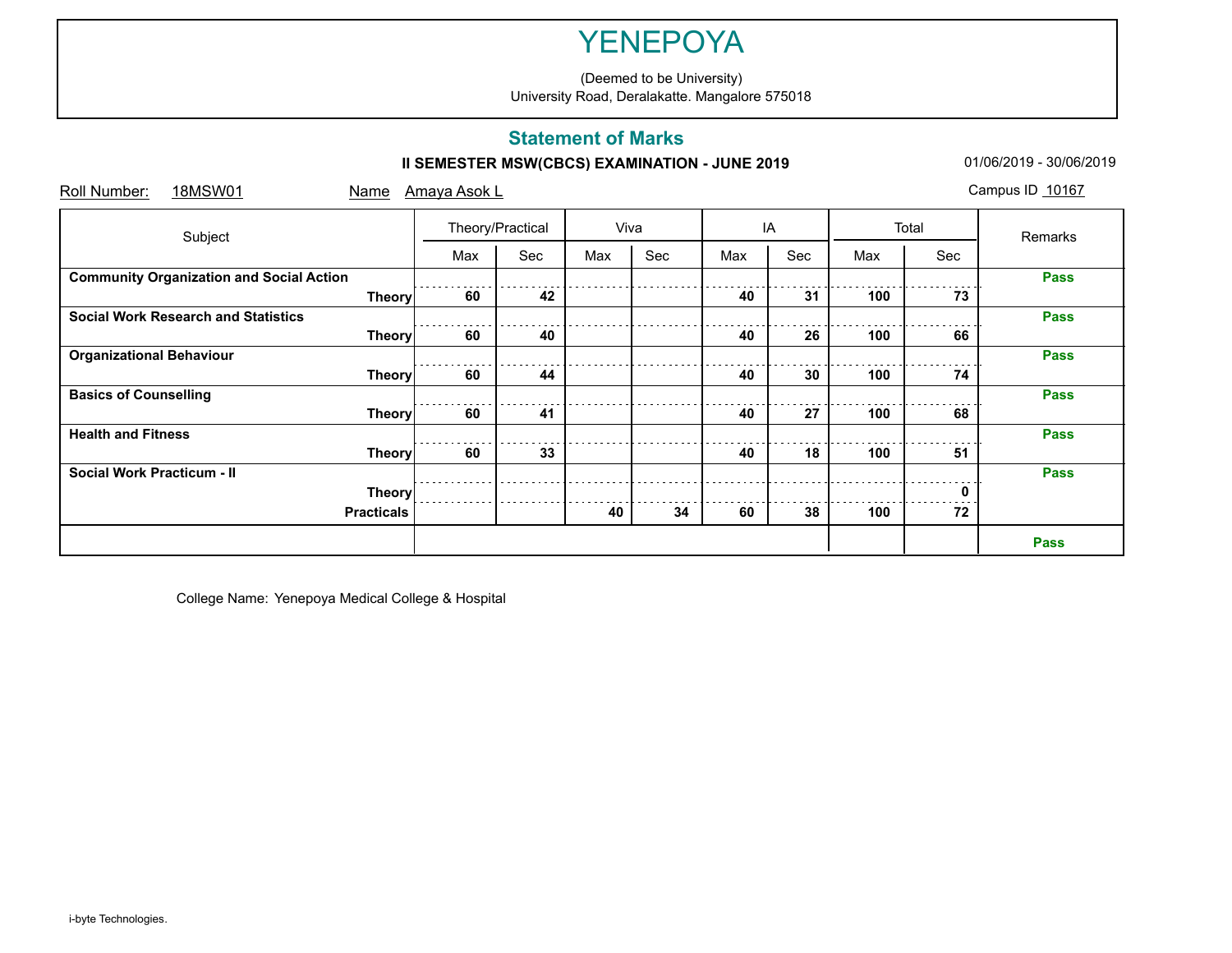(Deemed to be University) University Road, Deralakatte. Mangalore 575018

### **Statement of Marks**

## **II SEMESTER MSW(CBCS) EXAMINATION - JUNE 2019** 01/06/2019 - 01/06/2019 - 30/06/2019

| Subject                                         | Theory/Practical |     | Viva |     | IA  |     | Total | Remarks |             |
|-------------------------------------------------|------------------|-----|------|-----|-----|-----|-------|---------|-------------|
|                                                 | Max              | Sec | Max  | Sec | Max | Sec | Max   | Sec     |             |
| <b>Community Organization and Social Action</b> |                  |     |      |     |     |     |       |         | <b>Pass</b> |
| <b>Theory</b>                                   | 60               | 40  |      |     | 40  | 31  | 100   | 71      |             |
| <b>Social Work Research and Statistics</b>      |                  |     |      |     |     |     |       |         | <b>Pass</b> |
| <b>Theory</b>                                   | 60               | 39  |      |     | 40  | 26  | 100   | 65      |             |
| <b>Organizational Behaviour</b>                 |                  |     |      |     |     |     |       |         | <b>Pass</b> |
| <b>Theory</b>                                   | 60               | 45  |      |     | 40  | 29  | 100   | 74      |             |
| <b>Basics of Counselling</b>                    |                  |     |      |     |     |     |       |         | <b>Pass</b> |
| <b>Theory</b>                                   | 60               | 34  |      |     | 40  | 27  | 100   | 61      |             |
| <b>Health and Fitness</b>                       |                  |     |      |     |     |     |       |         | <b>Pass</b> |
| <b>Theory</b>                                   | 60               | 34  |      |     | 40  | 20  | 100   | 54      |             |
| <b>Social Work Practicum - II</b>               |                  |     |      |     |     |     |       |         | <b>Pass</b> |
| <b>Theory</b>                                   |                  |     |      |     |     |     |       |         |             |
| <b>Practicals</b>                               |                  |     | 40   | 33  | 60  | 37  | 100   | 70      |             |

College Name: Yenepoya Medical College & Hospital

i-byte Technologies.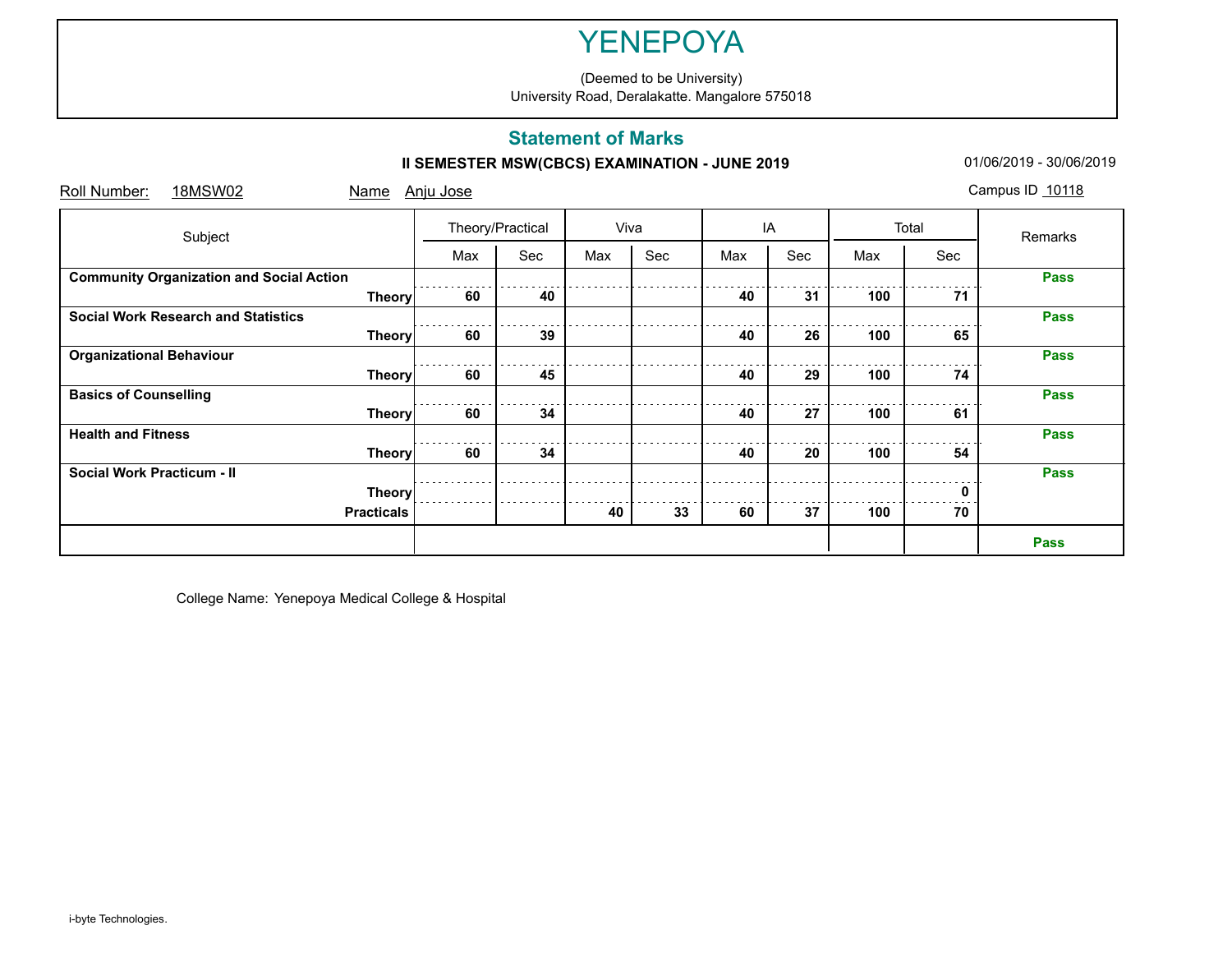(Deemed to be University) University Road, Deralakatte. Mangalore 575018

### **Statement of Marks**

## **II SEMESTER MSW(CBCS) EXAMINATION - JUNE 2019** 01/06/2019 - 01/06/2019 - 30/06/2019

| Subject                                         |                   | Theory/Practical |     | Viva |     | IA  |     | Total |     | Remarks     |
|-------------------------------------------------|-------------------|------------------|-----|------|-----|-----|-----|-------|-----|-------------|
|                                                 |                   | Max              | Sec | Max  | Sec | Max | Sec | Max   | Sec |             |
| <b>Community Organization and Social Action</b> |                   |                  |     |      |     |     |     |       |     | <b>Pass</b> |
|                                                 | <b>Theory</b>     | 60               | 41  |      |     | 40  | 31  | 100   | 72  |             |
| <b>Social Work Research and Statistics</b>      |                   |                  |     |      |     |     |     |       |     | <b>Pass</b> |
|                                                 | <b>Theory</b>     | 60               | 35  |      |     | 40  | 26  | 100   | 61  |             |
| <b>Organizational Behaviour</b>                 |                   |                  |     |      |     |     |     |       |     | <b>Pass</b> |
|                                                 | <b>Theory</b>     | 60               | 44  |      |     | 40  | 29  | 100   | 73  |             |
| <b>Basics of Counselling</b>                    |                   |                  |     |      |     |     |     |       |     | <b>Pass</b> |
|                                                 | <b>Theory</b>     | 60               | 38  |      |     | 40  | 27  | 100   | 65  |             |
| <b>Health and Fitness</b>                       |                   |                  |     |      |     |     |     |       |     | <b>Pass</b> |
|                                                 | <b>Theory</b>     | 60               | 34  |      |     | 40  | 21  | 100   | 55  |             |
| <b>Social Work Practicum - II</b>               |                   |                  |     |      |     |     |     |       |     | <b>Pass</b> |
|                                                 | <b>Theory</b>     |                  |     |      |     |     |     |       |     |             |
|                                                 | <b>Practicals</b> |                  |     | 40   | 32  | 60  | 35  | 100   | 67  |             |
|                                                 |                   |                  |     |      |     |     |     |       |     | <b>Pass</b> |

College Name: Yenepoya Medical College & Hospital

i-byte Technologies.